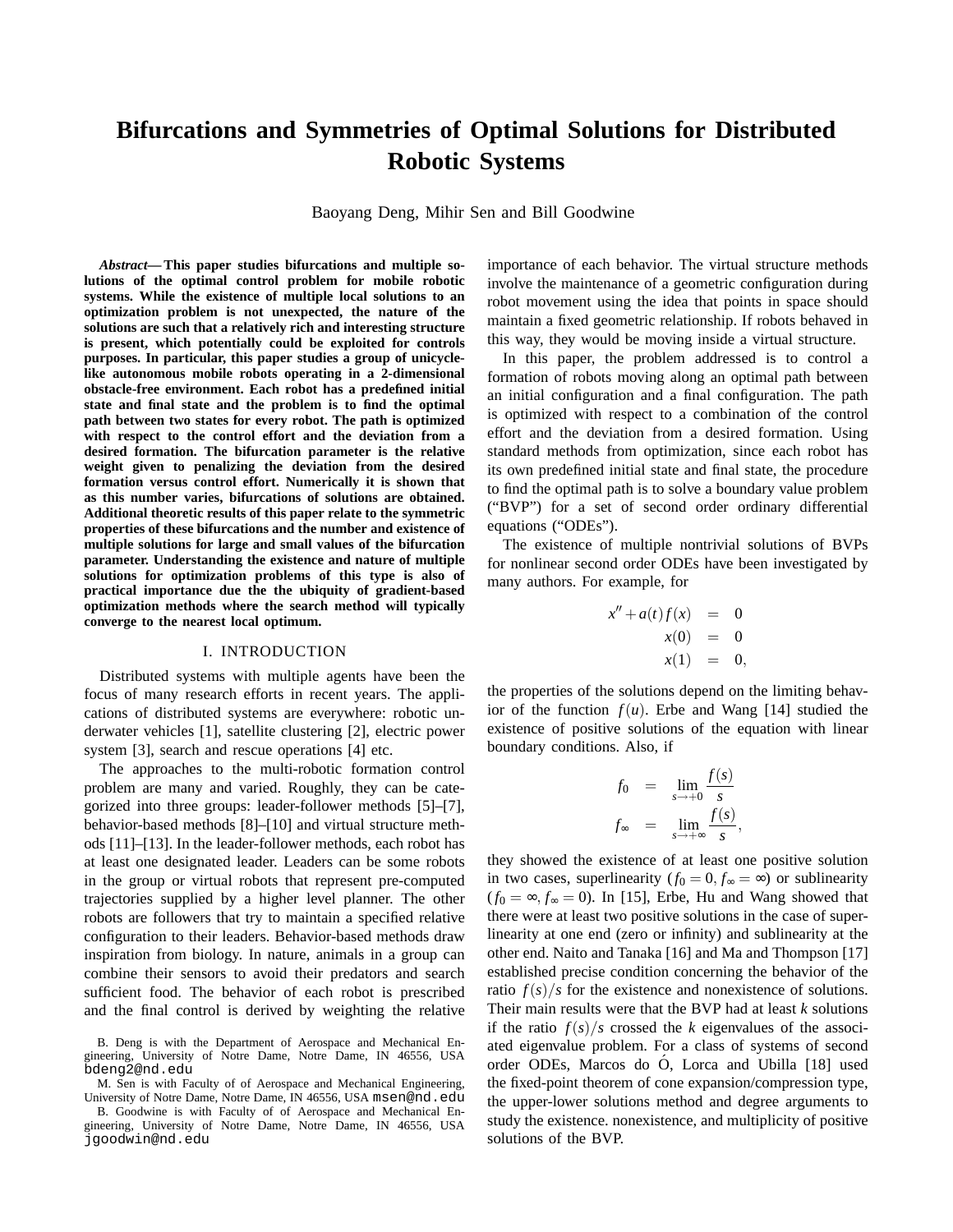This paper first presents numerical results illustrating bifurcations and multiple solutions of the BVP associated with the optimal control problem. Then, it presents a theoretical result relating to the existence of multiple solutions in the limiting cases of small and large values of the bifurcation parameter. Finally, it proves the existence of symmetric solutions which guarantees that for any solution, a corresponding symmetric solution exists. The practical benefit of this result is that if a solution is found numerically, the symmetric solution can be computed from that algebraically.

## II. PROBLEM STATEMENT

We adopt a simplified version of the robotic unicycle as a prototypical model. The simple kinematics of this kind of robot are described by

$$
\dot{x} = u_1 \tag{1}
$$
\n
$$
\dot{y} = u_2.
$$

The problem is to find the controls  $u_{i_1}(t)$ ,  $u_{i_2}(t)$  for each robot *i* which steer a formation of robots of this type from the start configuration to its goal configuration, while maintaining a rigid body formation at the beginning and end of the trajectory and minimizing the global performance index

$$
J = \int_0^{t_f} \sum_{i=1}^n \left( (u_{i_1})^2 + (u_{i_2})^2 \right) + \sum_{i=1}^{n-1} k \left( d_i - \overline{d} \right)^2 dt
$$

subject to the robotic kinematic constraints in Equation 1, where  $n > 2$  is the number of robots,  $d_i = ((x_i - x_{i+1})^2 +$  $(y_i - y_{i+1})^2$ <sup>1/2</sup> is the Euclidean distance from *i*th to  $(i+1)$ th robots, *d* is the desired distance between two adjacent robots, and *k* is a non-negative weighting constant. The cost function minimizes a combination of the control effort (first summation) and the deviation from a desired formation (second summation).

Applying Pontryagin's maximum principle to solve the optimal control problem, we obtain the optimal inputs

$$
u_{i_1} = \frac{1}{2} p_{i_1}
$$
  

$$
u_{i_2} = \frac{1}{2} p_{i_2},
$$

and equations of motion

$$
\dot{x}_i = \frac{1}{2} p_{i_1} \qquad (2)
$$
\n
$$
\dot{y}_i = \frac{1}{2} p_{i_2} \qquad (2)
$$
\n
$$
\dot{p}_{i_1} = \frac{2k(x_i - x_{i-1})(d_{i-1} - \overline{d})}{d_{i-1}} + \frac{2k(x_i - x_{i+1})(d_i - \overline{d})}{d_i} \qquad \dot{p}_{i_2} = \frac{2k(y_i - y_{i-1})(d_{i-1} - \overline{d})}{d_{i-1}} + \frac{2k(y_i - y_{i+1})(d_i - \overline{d})}{d_i}.
$$

Because they correspond to the robots at the end of the formation, the last two equations in Equation 2 only have the second term when  $i = 1$  and they only have the first term when  $i = n$ .

The cases considered in this paper are limited to the boundary conditions

$$
x_i(0) = c + (i - 1)\overline{d},
$$
  
\n
$$
x_i(1) = 0,
$$
  
\n
$$
y_i(0) = 0,
$$
  
\n
$$
y_i(1) = c + (i - 1)\overline{d},
$$
  
\n(3)

where *c* is a constant. These boundary conditions correspond to an initial formation with the robots arranged along the *x*axis starting with the first robot at at  $x = c$  with a distance  $\overline{d}$  between each robot and a final formation with the robots arranged along the *y*-axis starting with the first robot at  $y = c$ with a distance of  $\overline{d}$  between each robot. It is important to note that if the initial and final formations are not parallel, then straight-line trajectories satisfying the boundary conditions will not, in general, maintain the desired distance between the robots.

# III. BIFURCATION RESULTS

For a distributed system containing *n* robots, when the weighting constant *k* is given, an optimal trajectory can be obtained numerically by solving the equations of motion given by Equation 2 using the shooting method (see [19]).

## *A. Solutions for a five robot system*

The figure on the left in Figure 1 illustrates three different solutions that satisfy the equations of motion in Equation 2 and boundary conditions in Equation 3 for  $k = 24.5$ ,  $c = 6$ and  $\overline{d} = 2$  for a formation of five robots. Since the differences among these trajectories are difficult to distinguish on such a small graph, the figure on the right illustrates them for the third (middle) robot with the difference magnified by a factor of 10.



Fig. 1. Optimal paths for the five robot system with  $k = 24.5$ .

Since *k* is a parameter in differential equations, it will clearly affect the solutions. In fact, as *k* is varied, the nature and number of solutions changes. Section IV shows that there is a unique solution when *k* is small and in the limit as *k* approaches infinity, the number of solutions also approaches infinity. In order to present the relationship between the number of solutions and *k*, we construct a bifurcation diagram as follows: since a straight line connecting end points is the optimal solution when  $k = 0$ , we will designate that as a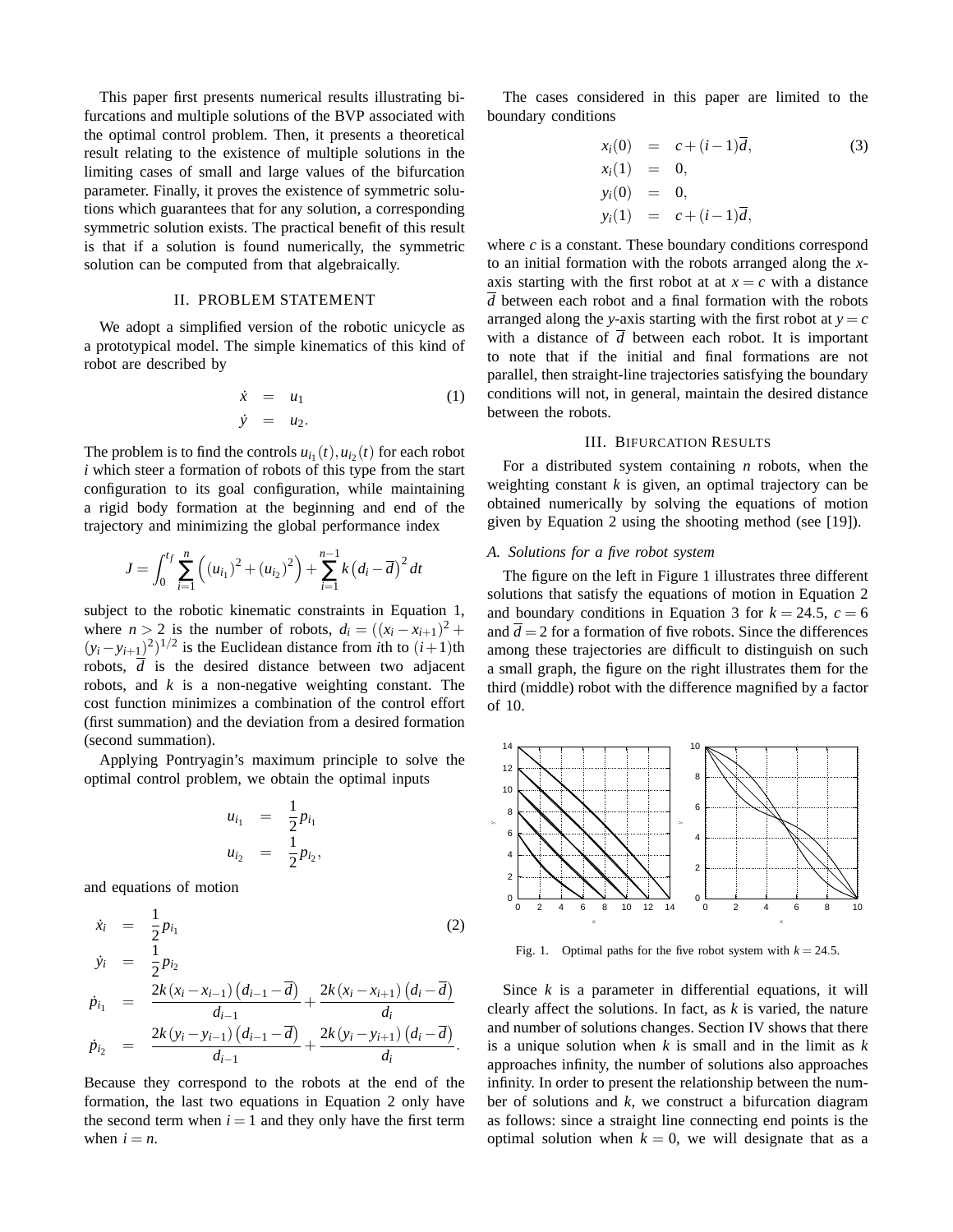nominal trajectory. One measure of the difference between solutions would be their deviation from the straight line nominal solution at some specified time. As long as the different solution are not intersecting at that time, this would provide a measure of difference between different solutions. In all the bifurcation diagram illustrated subsequently,  $t =$ 0.25 is used. For different formations and different type of robots, a different value of *t* may be a better choice; however, for all the systems studied in this paper,  $t = 0.25$ appeared to adequately represent the relationship among the solutions. Also, alternative measures of differences between the solutions may, in general, be superior, this simple choice appears to suffice for all the cases considered in this paper.

The plots in Figure 2 illustrate this measure of the difference between solutions for each robot in the five robot system as *k* is varied from 0 to 25. In these bifurcation diagrams, the first robot is the one with the shortest trajectory, the fifth robot is the one with the longest trajectory and they are ordered sequentially. Observe that the bifurcation diagrams for robots 1 and 5 are symmetric to each other about  $d = 0$ axis and the bifurcation diagrams for robots 2 and 4 are similarly symmetric (even though each follows a trajectory with a different length). Finally, the bifurcation diagram for robot 3 is symmetric to itself about  $d = 0$  axis.

A close analysis of the actual trajectories that the robots follow illustrated in the figure on the right in Figure 1 reveals that the trajectories themselves are *not* symmetric (the two trajectories with pronounced curves intersect, but not at a point on the straight line solution). A measure that is based upon the deviation from the nominal solution appears to be necessary to determine the real symmetric nature of the solutions. Section V contains the analysis that these symmetries must, in fact, exist.

#### *B. Solutions for a seven robot system*

Figures 3 and 4 illustrate similar results for a seven robot system. Figure 3 illustrates the trajectories when  $k = 24.5$ ,  $c = 4$  and  $\overline{d} = 2$ . Again, because the difference is hard to distinguish in the small left figure, the right figure in Figure 3 illustrates the trajectory with the deviation from the nominal trajectory for the fifth robot magnified by a factor of ten. Figure 4 illustrates the bifurcation diagrams for the solutions versus *k* constructed in a manner identical to that of the system of five robots. Observe that, similar to the five robot case, the bifurcation diagrams for robots 1 and 7 are symmetric to each other about  $d = 0$  axis as is the bifurcation diagrams for robots 2 and 6 and robots 3 and 5, and the bifurcation diagram for robot 4 is symmetric to itself about  $d = 0$  axis.

#### IV. ASYMPTOTIC ANALYSIS

In the two cases of very small *k* and very large *k*, we may use an asymptotic expansion to investigate the effect of *k* on the number of solutions to the BVP. As will be shown, this analysis is consistent with the existence of a unique solution for small values of *k* and many solutions for very large *k*, which is the pattern indicated in the numerical bifurcation



Fig. 2. Bifurcation diagrams for a five robot system.



Fig. 3. Optimal paths for a seven robot system with  $k = 23$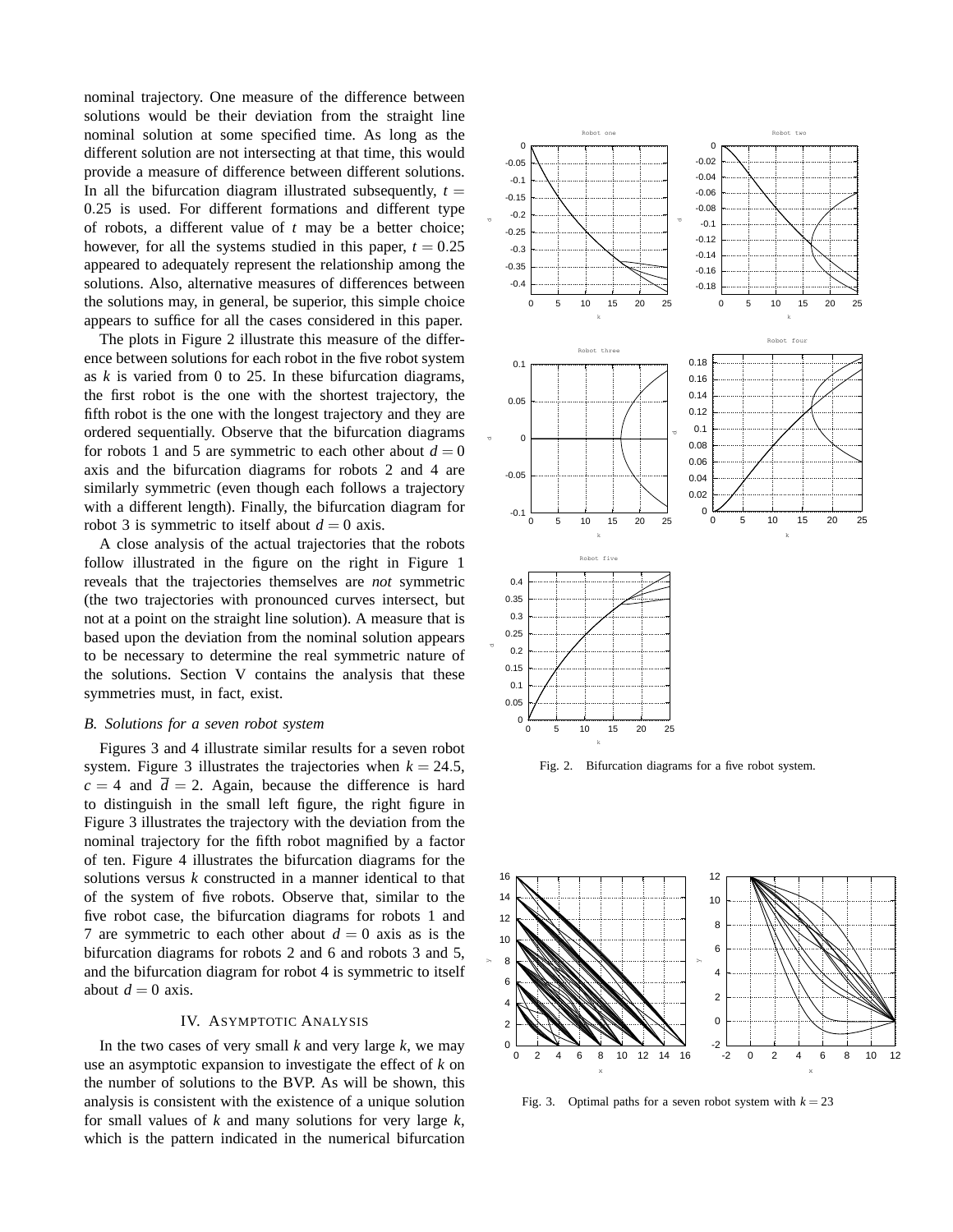

Fig. 4. Bifurcation diagrams for a 7-robotic system

k

results that show an increased number of bifurcations and an increased number of solutions as *k* gets large.

## *A. Small k*

We use a standard perturbation method (see [20]) to solve equations 2 for  $k \ll 1$ . If we let

$$
x_i = x_{i,0} + kx_{i,1} + k^2x_{i,2} + k^3x_{i,3} + \cdots + k^jx_{i,j} + \cdots,
$$
  
\n
$$
y_i = y_{i,0} + ky_{i,1} + k^2y_{i,2} + k^3y_{i,3} + \cdots + k^jy_{i,j} + \cdots,
$$
  
\n
$$
p_{i_1} = p_{i_1,0} + kp_{i_1,1} + k^2p_{i_1,2} + k^3p_{i_1,3} + \cdots + k_jp_{i_1,j} + \cdots,
$$
  
\n
$$
p_{i_2} = p_{i_2,0} + kp_{i_2,1} + k^2p_{i_2,2} + k^3p_{i_2,3} + \cdots + k_jp_{i_2,j} + \cdots,
$$

and substitute into the equations of motion (Equation 2), a set of linear differential equations is obtained for each power of the expansion parameter *k*. Space limitations prevent the inclusion of the entire resulting equation, but we can consider it term-by-term in powers of *k*.

Specifically, if *z* represents either *x* or *y*, then the following table illustrates the resulting recursive structure of the equations. Any entry that is zero corresponds to a variable that is identically zero. Furthermore, as is the typical case in an asymptotic expansion, any variable only depends on lower order ones, which in this table correspond to variables to the left of it. Specifically, we have

| $z_{i,0}$                 | $z_{i,1}$  | $z_{i,2}$  | . | $z_{i,m-1}$                     | $z_{i,m}$  | .     |
|---------------------------|------------|------------|---|---------------------------------|------------|-------|
| $z_{1,0}$                 | $z_{1,1}$  | $z_{1,2}$  |   | $z_{1,m-1}$                     | $z_{1,m}$  |       |
| $z_{2,0}$                 |            | $Z_{2,2}$  |   | $z_{2,m-1}$                     | $z_{2,m}$  |       |
| $z_{3,0}$                 |            |            | . | $z_{3,m-1}$                     | $z_{3,m}$  |       |
|                           |            |            |   |                                 |            | .     |
| $z_{m,0}$                 |            |            |   |                                 | $z_{m,m}$  |       |
|                           |            |            |   |                                 |            | .     |
| $z_{n-2,0}$               |            |            |   | $-z_{3,m-1}$                    | $-z_{3,m}$ |       |
| $z_{n-1,0}$               | 0          | $-z_{2,2}$ |   | $-z_{2,m-1}$                    | $-z_{2,m}$ | .     |
| $z_{n,0}$                 | $-z_{1,1}$ | $-z_{1,2}$ |   | $-z_{1,m-1}$                    | $-z_{1,m}$ | .     |
| where<br>$\boldsymbol{m}$ | the<br>1S  |            |   | smallest integer larger than or |            | equal |

 $\frac{n}{2}$ . So, if *z*<sub>*i*,*i*</sub> is known and since *z*<sub>*i*,*j*</sub> (*j* > *i*) depends on *zi*−1, *<sup>j</sup>*−2,*zi*−1, *<sup>j</sup>*−1,*zi*, *<sup>j</sup>*−2,*zi*, *<sup>j</sup>*−1,*zi*+1, *<sup>j</sup>*−2,*zi*+1, *<sup>j</sup>*−1, we can solve them in the order of  $j = i + 1, i + 2, \cdots$ .

In detail, the  $j = 0$  ( $k^0$ ) terms gives the set of linear equations

$$
\dot{x}_{i,0} = \frac{1}{2} p_{i_1,0}, \n\dot{y}_{i,0} = \frac{1}{2} p_{i_2,0}, \n\dot{p}_{i_1,0} = 0, \n\dot{p}_{i_2,0} = 0,
$$

with boundary conditions

$$
x_{i0}(0) = x_{10}(0) + (i - 1)\overline{d}
$$
  
\n
$$
y_{i0}(0) = 0
$$
  
\n
$$
x_{i0}(1) = 0
$$
  
\n
$$
y_{i0}(1) = y_{10}(1) + (i - 1)\overline{d}
$$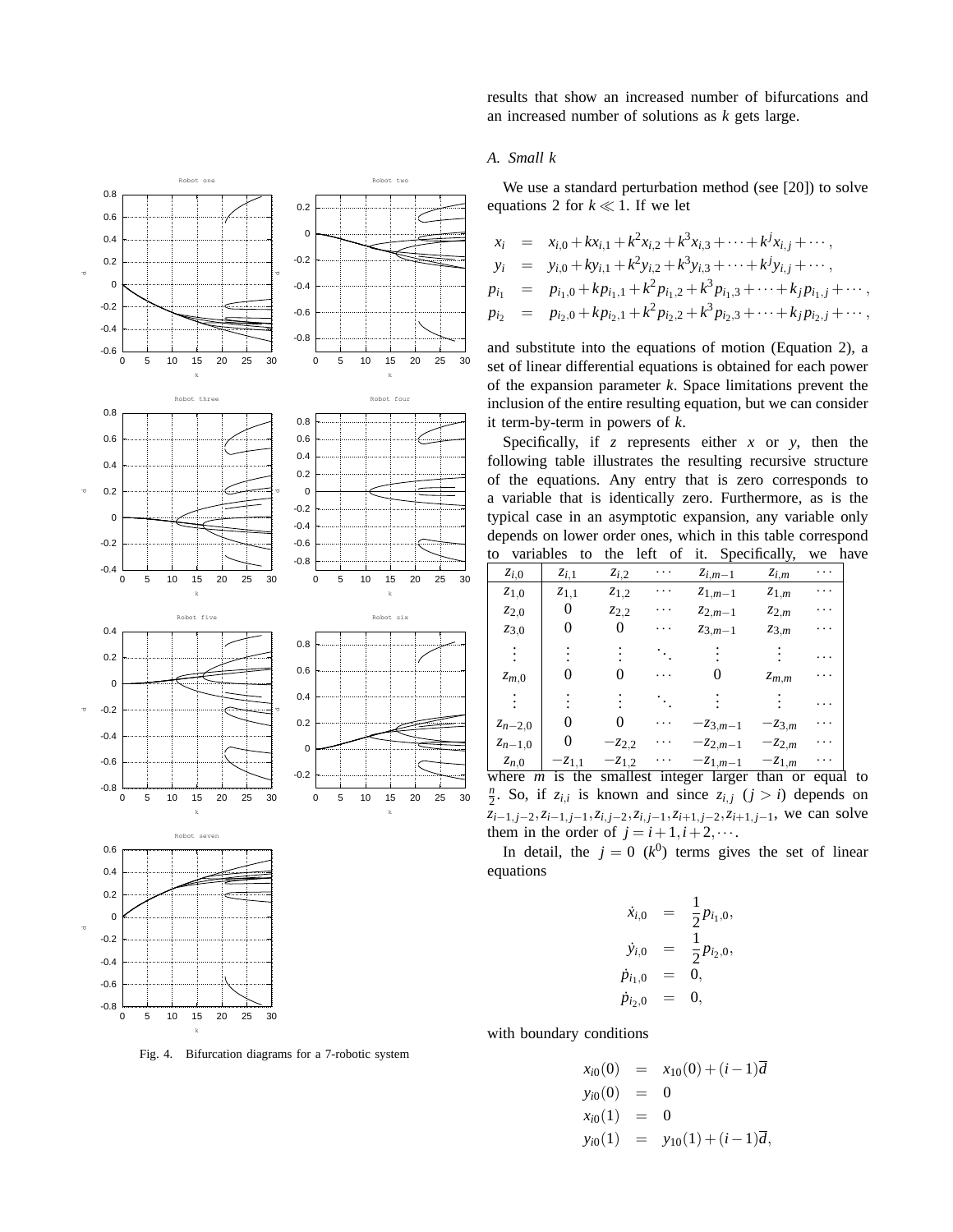which have solutions

$$
x_{i,0} = -x_{i,0}(0)t + x_{i,0}(0),
$$
  
\n
$$
y_{i,0} = y_{i,0}(1)t,
$$
  
\n
$$
p_{i_1,0} = -2x_{i,0}(0),
$$
  
\n
$$
p_{i_2,0} = 2y_{i,0}(1).
$$

Naturally, these are straight lines, which is expected when the only component of the cost function is the control effort and the 0th order solution does not contain *k*.

In all cases (all powers of *k* and all robots), an analysis of the resulting expansion shows that  $x_{i,j} = -x_{n+1-i,j}$  and  $y_{i,j} = -y_{n+1-i,j}$ . Also, for  $1 \le j < i \le \frac{n+1}{2}$ ,  $x_{i,j} = 0$  and  $y_{i,j} = 0$ 0 (the higher order terms for the "outer" robots are zero up to a certain order. Hence we only need to consider the cases where  $1 \le i \le \frac{n}{2}$  and  $i \le j$ .

In the case where  $j = i = 1$ ,

$$
\dot{x}_{1,1} = \frac{1}{2} p_{1_1,1}
$$
\n
$$
\dot{y}_{1,1} = \frac{1}{2} p_{1_1,2}
$$
\n
$$
\dot{p}_{1_1,1} = 2\overline{d}(t-1) \left( 1 - \frac{1}{\sqrt{2t^2 - 2t + 1}} \right)
$$
\n
$$
\dot{p}_{1_2,1} = -2\overline{d}t \left( 1 - \frac{1}{\sqrt{2t^2 - 2t + 1}} \right).
$$

Since the right hand sides of the last two equations are continuous and bounded functions of *t* on the interval  $\mathcal{I} =$ [0,1], they are integrable and the integrals are differentiable (see [21]), which indicates the integrals are continuous. Hence  $x_{1,1}$ ,  $y_{1,1}$  exist and are unique since the right hand side of the *p* equations may be directly integrated twice to obtain the *x* and *y* solutions. Since we integrate twice, there are two undetermined constants, which can be determined by the two zero boundary conditions.

When  $i = j$  and  $j > 1$ ,

$$
\dot{x}_{i,j} = \frac{1}{2} p_{i_1,j}
$$
\n
$$
\dot{y}_{i,j} = \frac{1}{2} p_{i_2,j}
$$
\n
$$
\dot{p}_{i_1,j} = -2x_{i-1,j-1} + \frac{2t(-y_{i-1,j-1} + t(x_{i-1,j-1} + y_{i-1,j-1}))}{(2t^2 - 2t + 1)^{3/2}}
$$
\n
$$
\dot{p}_{i_2,j} = 2y_{i-1,j-1} + \frac{2(t-1)(-y_{i-1,j-1} + t(x_{i-1,j-1} + y_{i-1,j-1}))}{(2t^2 - 2t + 1)^{3/2}}.
$$

The right hand sides of the last two equations are the sum of integrable functions or product of them, so they are differentiable (see [21]). Similar to the argument for  $x_{1,1}$  and  $y_{1,1}$ ,  $x_{i,i}$  and  $y_{i,i}$  therefore exist and unique.

Space limitations prevent the detailed inclusion of the expressions for the off-diagonal terms. However, they have the same essential structure that the right hand side of the co-state equations is a linear combination of the lower order solutions in the expansion. Since all the lower order solutions are continuous and bounded functions of *t*, they may be directly integrated to compute the actual solution.

Since all the terms in the expansion may be solved by direction integration of functions that are continuous and bounded, a solution for each term exists. Hence, for  $k \ll 1$ , this asymptotic analysis give a computable construction for the solutions, and also indicates that the solution is unique. In other words, for small *k*, only one solution exists.

### *B. Large k*

For large  $k$  ( $\frac{1}{k} \ll 1$ ), a similar asymptotic expansion is used to solve equations 2 but instead of  $k$ ,  $\varepsilon = \frac{1}{k}$  is used as the expansion parameter. Let

$$
x_i = x_{i,0} + \varepsilon x_{i,1} + \varepsilon^2 x_{i,2} + \varepsilon^3 x_{i,3} + \cdots + \varepsilon^j x_{i,j} + \cdots,
$$
  
\n
$$
y_i = y_{i,0} + \varepsilon y_{i,1} + \varepsilon^2 y_{i,2} + \varepsilon^3 y_{i,3} + \cdots + \varepsilon^j y_{i,j} + \cdots,
$$
  
\n
$$
p_{i_1} = p_{i_1,0} + \varepsilon p_{i_1,1} + \varepsilon^2 p_{i_1,2} + \varepsilon^3 p_{i_1,3} + \cdots + \varepsilon_j p_{i_1,j} + \cdots,
$$
  
\n
$$
p_{i_2} = p_{i_2,0} + \varepsilon p_{i_2,1} + \varepsilon^2 p_{i_2,2} + \varepsilon^3 p_{i_2,3} + \cdots + \varepsilon_j p_{i_2,j} + \cdots.
$$

We obtain the following equation for leading order of  $\varepsilon$ ,

$$
\dot{x}_{i,0} = \frac{1}{2} p_{i_1,0}
$$
\n
$$
\dot{y}_{i,0} = \frac{1}{2} p_{i_2,0}
$$
\n
$$
0 = \frac{2k (x_{i,0} - x_{i-1,0}) (d_{i-1,0} - \overline{d})}{d_{i-1,0}} + \frac{2k (x_{i,0} - x_{i+1,0}) (d_{i,0} - \overline{d})}{d_{i,0}}
$$
\n
$$
0 = \frac{2k (y_{i,0} - y_{i-1,0}) (d_{i-1,0} - \overline{d})}{d_{i-1,0}} + \frac{2k (y_{i,0} - y_{i+1,0}) (d_{i,0} - \overline{d})}{d_{i0}}
$$

The last two equations may be simplified to

$$
(x_{i,0} - x_{i-1,0})^2 + (y_{i,0} - y_{i-1,0})^2 = \overline{d}^2,
$$
 (4)

.

which transparently shows that the limit for large *k* simply requires that the distance constraint be exactly maintained.

Since the third and fourth equations are algebraic (as is Equation 4), then the costates, *p* are unconstrained and hence *any* path that maintains the desired distance between the robots and satisfies the boundary conditions is a solution. This makes intuitive sense: in the limit as  $k \rightarrow \infty$ , the control effort becomes negligible relative to the distance constraint. Hence, in the limit of very large  $k$ , the asymptotic analysis indicates that there is an infinite number of solutions. As long as the separation distance is maintained and the boundary conditions are satisfied, any path is optimal.

## V. SYMMETRIES IN THE BIFURCATION DIAGRAMS

This section proves that the symmetries found in the numerically-constructed bifurcation diagrams must be present. This is of practical value because it reduces the computation time necessary in a search over multiple solutions since a second solution can always be found from any solution that is obtained (unless the solution is symmetric with itself).

Suppose  $(x_1, x_2, \dots, x_n, y_1, y_2, \dots, y_n)$  is a solution of Equation 2 with the boundary conditions in Equation 3, and let

$$
x_i = (x_s)_i + (x_d)_i,
$$
  
\n
$$
y_i = (y_s)_i + (y_d)_i,
$$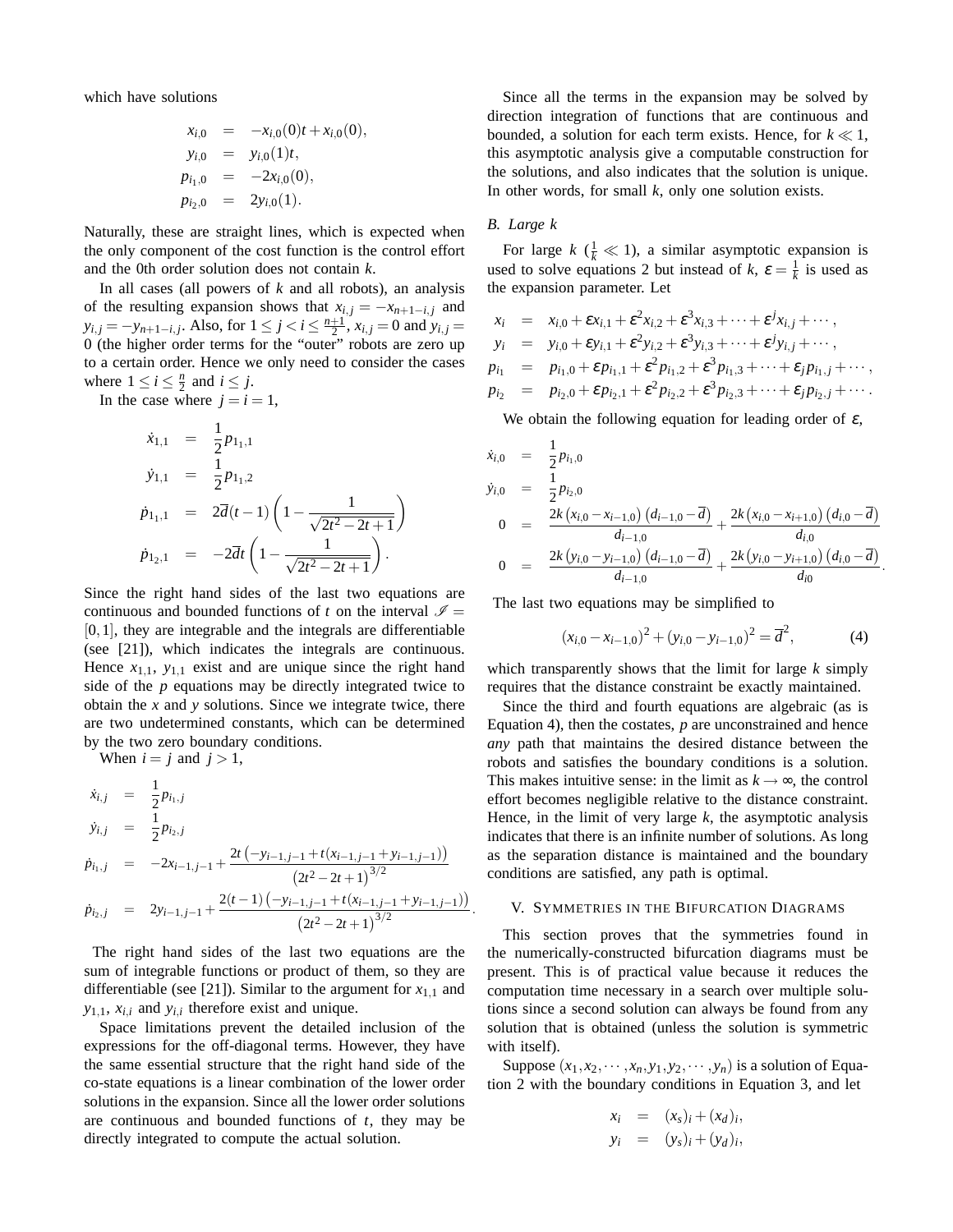where

$$
(xs)i = (c+(i-1)\overline{d})(1-t),
$$
  
\n
$$
(ys)i = (c+(i-1)\overline{d})t.
$$

The subscripts *s* indicate a "straight-line" solution and the subscripts *d* indicate the component of the solution that is a "deviation" from the straight line. If  $v(t) = ((x_d)_1, (y_d)_1, \cdots, (x_d)_n, (y_d)_n)$ , then  $(x_d)_i, (y_d)_i$ ,  $i =$  $1, 2, \dots, n$ , satisfy the following equations with homogeneous boundary conditions:

$$
-(\ddot{x}_d)_i(t) = f_i(v(t)),
$$
  
\n
$$
-(\ddot{y}_d)_i(t) = g_i(v(t)),
$$
\n(5)

where  $f_1 = h_1$ ,  $g_1 = l_1$ ,  $f_n = -h_{n-1}$ ,  $g_n = -l_{n-1}$ , and for  $i = (2,3,\dots, n-1)$ 

$$
f_i = h_i - h_{i-1},
$$
  
\n
$$
g_i = l_i - l_{i-1}
$$

where, for all  $i = (1, 2, \dots, n)$ 

$$
h_i = \left(\frac{d}{d_i} - 1\right) \left(-\overline{d} + \overline{d}t + (x_d)_i - (x_d)_{i+1}\right),
$$
  
\n
$$
l_i = \left(\frac{\overline{d}}{d_i} - 1\right) \left(-\overline{d}t + (y_d)_i - (y_d)_{i+1}\right),
$$
  
\n
$$
d_i = \left(\left(-\overline{d} + \overline{d}t + (x_d)_i - (x_d)_{i+1}\right)^2 + \left(-\overline{d}t + (y_d)_i - (y_d)_{i+1}\right)^2\right)^{\frac{1}{2}}
$$

The system (5), is equivalent to the system of integral equations

$$
(x_d)_i = \int_0^1 G(t,s) f_i(v(s)) ds,
$$
  
\n
$$
(y_d)_i = \int_0^1 G(t,s) g_i(v(s)) ds,
$$
\n(6)

where  $G(t, s)$  is the Green's function of the differential operator  $-\ddot{u} = 0$  with homogeneous boundary conditions, where  $u = x_{d_i}$  or  $u = y_{d_i}$ , and

$$
G(t,s) = \begin{cases} t(1-s), & t \le s \\ s(1-t), & t > s \end{cases}
$$

If  $A_i$ ,  $B_i$  and  $F$  are maps such that

$$
A_i v(t) = k \int_0^1 G(t,s) f_i(v(s)) ds,
$$
  
\n
$$
B_i v(t) = k \int_0^1 G(t,s) g_i(v(s)) ds,
$$
  
\n
$$
Fv(t) = (A_1(v)(t), B_1(v)(t), \cdots, A_n(v)(t), B_n(v)(t),
$$

then determining a solution to equation (6) is equivalent to finding a fixed point to equation

$$
Fv(t) = v(t). \tag{7}
$$

.

The following proposition proves that if a solution is known, then the "opposite" deviation from the straight-line solution is also a solution for the robot on the other side of the formation.

*Proposition 1:* Suppose  $v(t)$  is a fixed point of equation 7. Let

$$
(\hat{x}_d)_{n+1-i} = -(x_d)_i
$$
  
\n
$$
(\hat{y}_d)_{n+1-i} = -(y_d)_i
$$
 (8)

and  $\hat{v}(t) = ((\hat{x}_d)_1, (\hat{y}_d)_1, \cdots, (\hat{x}_d)_n, (\hat{y}_d)_n)$ , then  $\hat{v}(t)$  is also a fixed point of equation 7

*Proof:* The proof is by direct substitution. Substituting for the definition of the hat terms for each gives:

$$
d_{i} = \sqrt{(-\overline{d} + \overline{d}t + (x_{d})i - (x_{d})i_{+1})^{2} + (-\overline{d}t + (y_{d})i - (y_{d})i_{+1})^{2}}
$$
\n
$$
= \sqrt{(-\overline{d} + \overline{d}t - (\hat{x}_{d})_{n+1-i} + (\hat{x}_{d})_{n-i})^{2} + (-\overline{d}t - (\hat{y}_{d})_{n+1-i} + (\hat{y}_{d})_{n-i})^{2}}
$$
\n
$$
= \sqrt{(-\overline{d} + \overline{d}t + (\hat{x}_{d})_{n-i} - (\hat{x}_{d})_{n-i+1})^{2} + (-\overline{d}t + (\hat{y}_{d})_{n-i} - (\hat{y}_{d})_{n-i+1})^{2}}
$$
\n
$$
= \hat{d}_{n-i}
$$
\n
$$
h_{i} = (\frac{\overline{d}}{d_{i}} - 1)(-\overline{d} + \overline{d}t + (x_{d})i - (x_{d})i_{+1})
$$
\n
$$
= (\frac{\overline{d}}{\hat{d}_{n-i}} - 1)(-\overline{d} + \overline{d}t - (\hat{x}_{d})_{n+1-i} + (\hat{x}_{d})_{n-i})
$$
\n
$$
= (\frac{\overline{d}}{\hat{d}_{n-i}} - 1)(-\overline{d} + \overline{d}t + (\hat{x}_{d})_{n-i} - (\hat{x}_{d})_{n-i+1})
$$
\n
$$
= \hat{h}_{n-i}
$$
\n
$$
l_{i} = (\frac{\overline{d}}{d_{i}} - 1)(-\overline{d}t + (y_{d})i - (y_{d})i_{+1})
$$
\n
$$
= (\frac{\overline{d}}{\hat{d}_{n-i}} - 1)(-\overline{d}t - (\hat{y}_{d})_{n+1-i} + (\hat{y}_{d})_{n-i})
$$
\n
$$
= (\frac{\overline{d}}{\hat{d}_{n-i}} - 1)(-\overline{d}t + (\hat{y}_{d})_{n-i} - (\hat{y}_{d})_{n-i+1})
$$
\n
$$
= \hat{h}_{n-i}
$$

and

$$
f_1 = h_1 = \hat{h}_{n-1} = -\hat{f}_n
$$
  
\n
$$
g_1 = l_1 = \hat{l}_{n-1} = -\hat{g}_n
$$
  
\n
$$
f_i = h_i - h_{i-1} = \hat{h}_{n-i} - \hat{h}_{n+1-i} = -\hat{f}_{n+1-i}
$$
  
\n
$$
g_i = l_i - l_{i-1} = \hat{l}_{n-i} - \hat{h}_{n+1-i} = -\hat{g}_{n+1-i}
$$
  
\n
$$
f_n = -h_{n-1} = -\hat{h}_1 = -\hat{f}_1
$$
  
\n
$$
g_n = -l_{n-1} = -\hat{l}_1 = -\hat{g}_1
$$

which give us

$$
f_i = -\hat{f}_{n+1-i},
$$
  

$$
g_i = -\hat{g}_{n+1-i}.
$$

for all *i* from 0 to *n*. Then

$$
(\hat{x}_d)_i = -(x_d)_{n+1-i} = -\int_0^1 G(t,s)f_{n+1-i}ds = \int_0^1 G(t,s)\hat{f}_i ds
$$
  

$$
(\hat{y}_d)_i = -(y_d)_{n+1-i} = -\int_0^1 G(t,s)g_{n+1-i}ds = \int_0^1 G(t,s)\hat{g}_i ds.
$$

Hence  $\hat{v}(t) = (\hat{x}_d)_1, (\hat{y}_d)_1, \cdots, (\hat{x}_d)_n, (\hat{y}_d)_n$  is a solution of equation 7.

Equation 8 gives an algebraic expression for the symmetric solutions, which is useful because the theorem proves they satisfy the boundary value problems and hence reduces the computational burden of determining additional solutions. Note that the relationship is not simply the opposite deviation from the straight line solution, but is the opposite deviation from the straight line for a *different* robot.